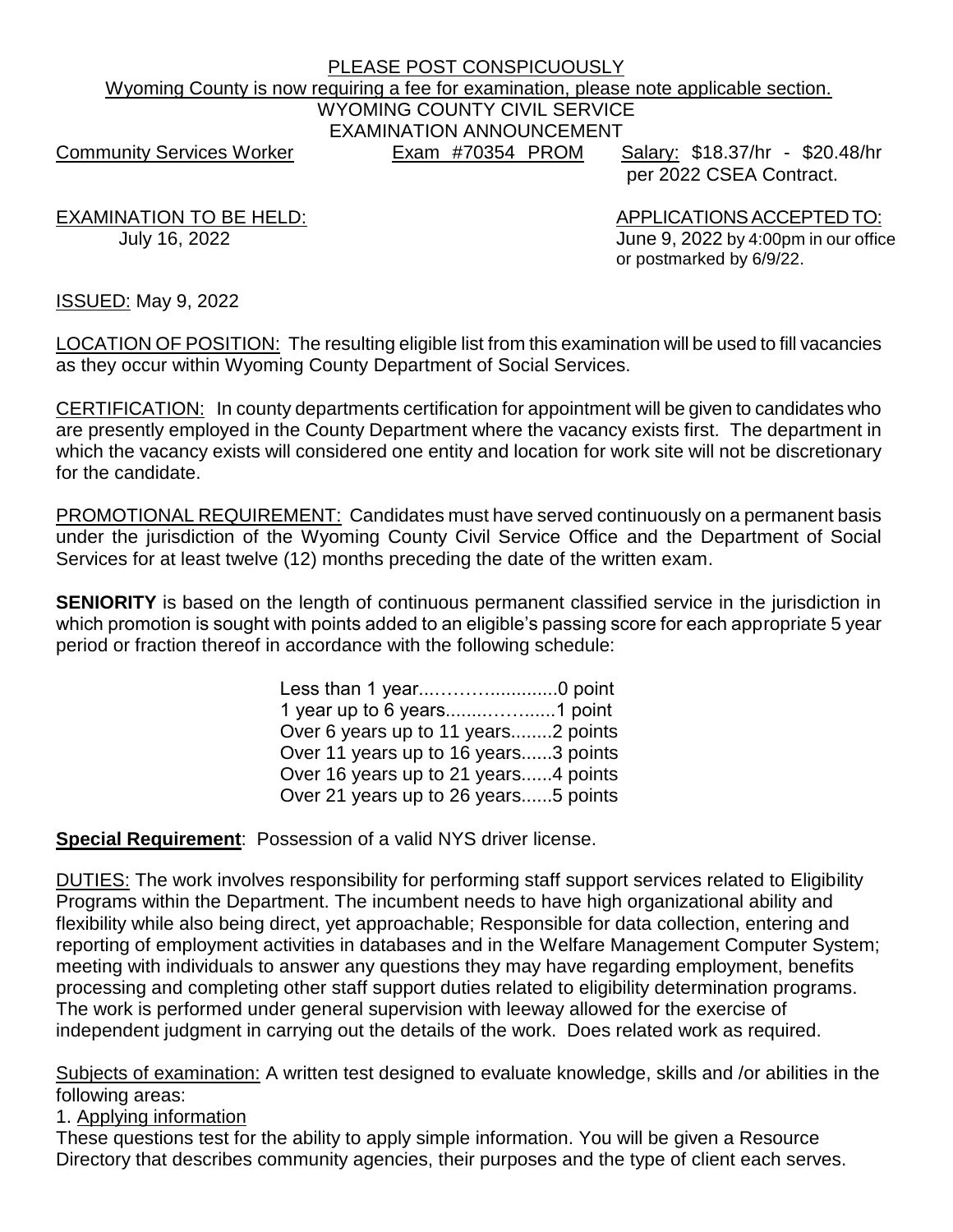Questions describe clients with a variety of problems and situations. You must determine the appropriate referral for clients based on the services which each agency provides.

2. Working with people in human services situations

These questions test for a knowledge of general techniques used to deal with common client behaviors such as fear, hostility, shyness, resistance, defensiveness, withdrawal, anxiety and confusion.

3. Preparing written material

These questions test your ability to present information clearly and accurately, and to organize paragraphs logically and comprehensibly. For some questions, you will be given information in two or three sentences followed by four restatements of the information. You must then choose the best version. For other questions, you will be given paragraphs with their sentences out of order. You must then choose, form four suggestions, the best order for the sentences.

4. Interviewing

These questions test for knowledge of the principles and practices employed in obtaining information from individuals through structured conversations. These questions require you to apply 1the principles, practices, and techniques of effective interviewing to hypothetical interviewing situations. Included are questions that present a problem arising from an interviewing situation, and you must choose the most appropriate course of action to take.

The use of a quiet, hand-held, solar or battery powered calculator is permitted. Devices with typewriter keyboards, "Spell Checkers," personal digital assistants, address books, language translators, dictionaries, or any similar devices are prohibited.

The New York State Department of Civil Service has not prepared a test guide for this examination. However, candidates may find information in the publication "How to take a written test" helpful in preparing for this test. This publication is available on line at: www.cs.ny.gov/testing/testguides.cfm

SABBATH OBSERVERS/DISABLED CANDIDATES/MILITARY MEMBERS: If special arrangements for testing are required, indicate this on your application. Any member of the Armed Forces of the United States of America, who having duly filed an application to compete in a scheduled competitive examination for Civil Service employment by the State of New York or any of its subdivisions and who due to active military duty is deprived of the opportunity to compete in such examination shall be provided with an opportunity to compete, under terms and conditions deemed appropriate by the State Department of Civil Service or Municipal Commission, by way of a special military make-up examination.

This examination will be prepared and rated in accordance with Section 23-2 of the Civil Service Law. The provisions of the New York State Civil Service Law, Rules and Regulations dealing with the preparation and rating of examinations will apply to this examination.

Current members of the Armed Forces may apply for Veteran's credits by filing an application for Veteran's Credits (Form VC-1). Proof of military status must also be presented and verified in order for consideration of granting of "conditional" Veteran's credit. Acceptable proof may include a military I.D. card, military orders, or others official military document that substantiates active military service at time of exam. This documentation and VC-1 Form must be received prior to the establishment of the Eligible List for this examination. The "conditional" status of the additional credits will remain until proof is provided indicating that the service was in time of war and that the veteran received an honorable discharge, or was released under honorable circumstances.

VETERANS: Disabled and non-disabled war veterans who are eligible for additional credits must submit an application for veteran credits with **EACH** application for examination. Candidates who wish to claim veteran credits on an examination should request an application and information sheet from the Wyoming County Civil Service Office. Veteran's application forms will also be available upon request at the examination center. The completed forms must be received before the eligible list for this examination is established in order to utilize additional credits.

In conformance with section 85-a of the Civil Service Law, children of firefighters and police officers killed in the line of duty shall be entitled to receive an additional ten points in a competitive examination for original appointment in the same municipality in which his or her parent has served. If you are qualified to participate in this examination and are a child of a firefighter or police officer killed in the line of duty in this municipality, please inform this office of this matter when you submit your application for examination. A candidate claiming such credit has a minimum of two months from the application deadline to provide the necessary documentation to verify additional credit eligibility. However, no credit may be added after the eligible list has been established.

> APPLICATION FORMS MAY BE OBTAINED AT THE WYOMING COUNTY CIVIL SERVICE OFFICE 338 N. Main St., Thomson Hall